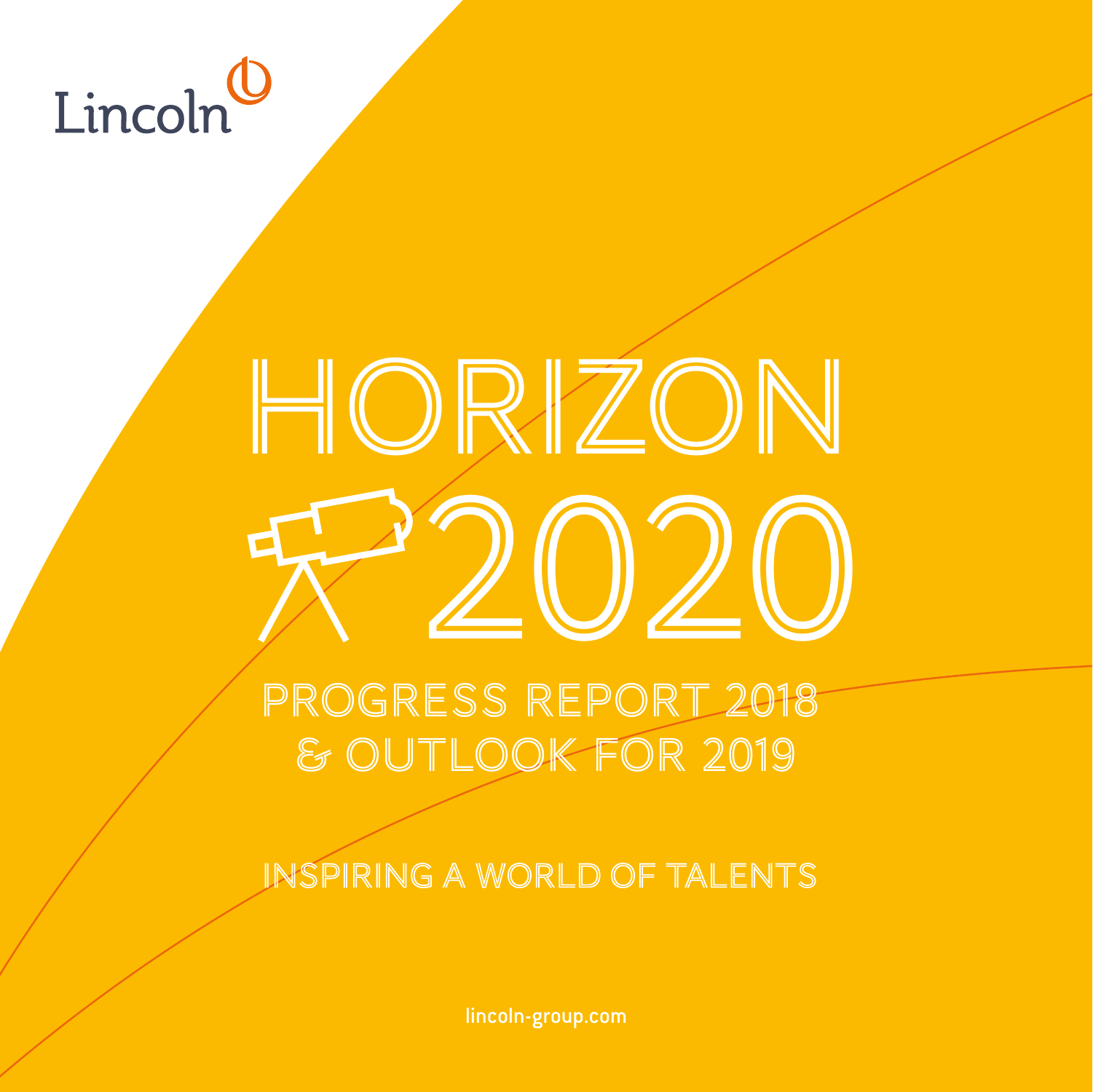# Robust growth momentum at Lincoln in 2018

*At a time of rising investments and given the increased strategic importance companies attach to finding and developing the best Talents, we are pleased to report 30% growth in 2018. This general trend, the fruit of our efforts to become the go-to professional mobility partner for a broad community of Talents and Leaders, is particularly reflected in:*

*> The expansion of our consultancy services, which leverages a dedicated sector practice structure and the digitization of our business to help us complete our assignments more efficiently.*

**GWËNAEL PERRO** *Chief Executive Officer*

 $\mathcal{L} = \mathcal{L} = \mathcal{L}$ 

# Édito Édito EDITORIAL

*> An acceleration in our internationalization, particularly with the doubling of our business in Asia and the successful integration of a leading executive search firm, PeopleKey Consulting.*

*> Enhanced support solutions for Talents and Leaders throughout their careers to bring about successful organizational transformation.*

*> The arrival at Lincoln of top consultants in their various ecosystems who are committed to leading their talent communities.*

MATTHIEU BEAURAIN *President*





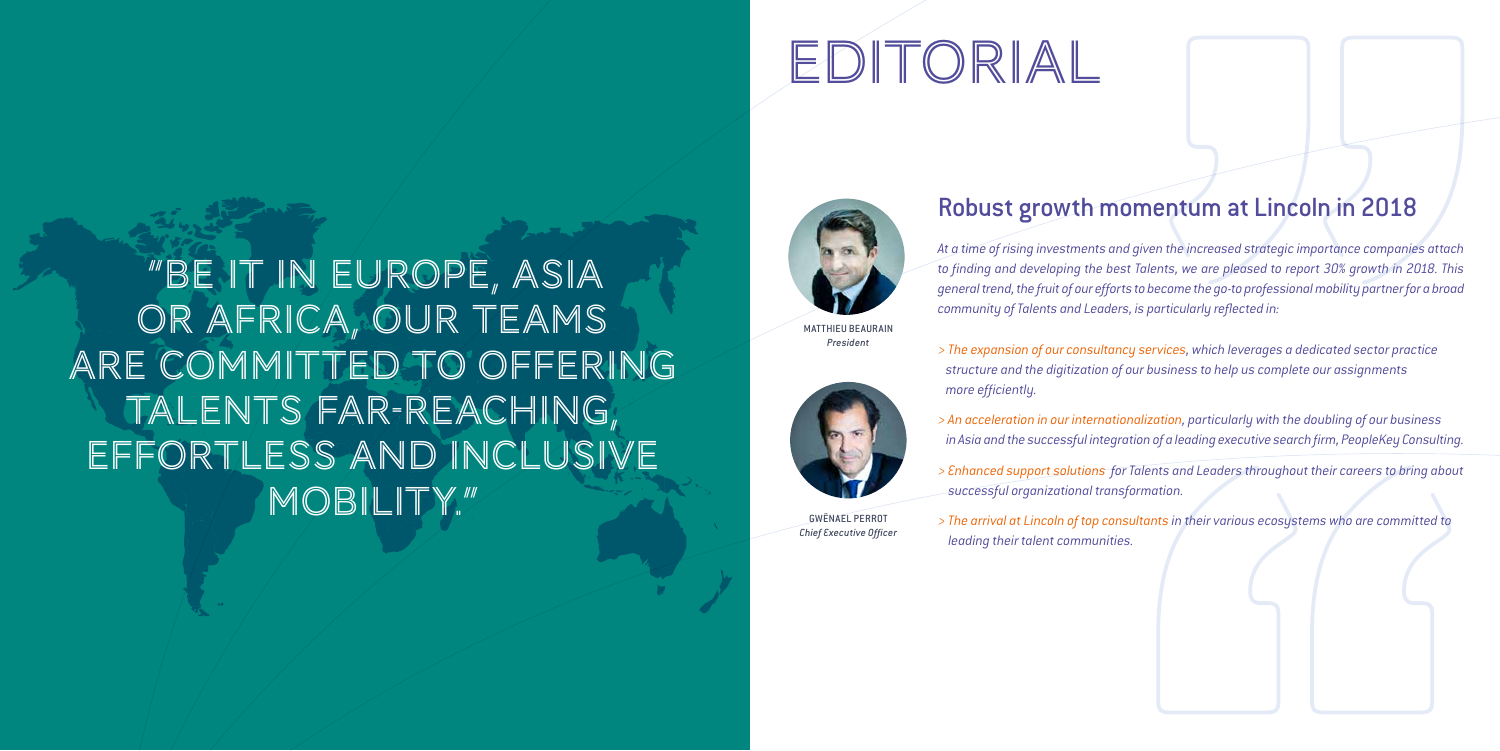# Édito Édito OUTLOOK FOR 2019-2021

**The success of our 2014-2018 strategic plan gives fresh impetus to our growth in the coming years. We intend to continue our commitment to far-reaching, effortless and inclusive mobility, spearheaded by our new 2019-2021 strategic plan covering five key areas:**



### **1 - THE LINCOLN CONSULTANT, THE LEADING PARTNER FOR TALENT COMMUNITIES**

The quality of Lincoln's consultancy services is characterized by the role of trusted third party that each consultant plays for his or her Talents and Talent communities. Our challenge over the next three years will be to build extensively on this momentum. To that end, Lincoln consultants will significantly strengthen their external Talent Manager mission to transition into a Talent Agent role, representing a seismic shift in the ecosystems in which he or she operates.

#### **2 - INVESTMENT IN INNOVATION**

Lincoln has been committed for several years to an ambitious innovation policy, involving the entire company in the effort to improve the experience for all its stakeholders. This approach has been successful, with the development of assessment tools and Talent Management services that appeal to a large number of companies. The launch in 2019 of Horizon, a revolutionary serious game used to assess and develop Transformation Leaders, confirms the strength of our commitment. With increased resources, we will continue to develop new offers and services to facilitate the mobility experience of Talents and Leaders over the course of their different professional life cycles.

### **3 - CONTINUED INTERNATIONAL EXPANSION**

S<br>
SUNG PARTICLE TON<br>
TONG PARTICLE TON 3 - CONTINUED INTERNATIONAL EXPANSION<br>
YOU CONTINUED INTERNATIONAL EXPANSION<br>
YOU CONTINUED TO USE A CONTINUED INTERNATIONAL EXPANSION<br>
YOU CONTINUED TO USE A CONTINUED INTERNATIONAL Following the recent successful growth in Asia, our priority for the 2019-2021 period will be to increase our business in Europe and develop our presence in Africa and the Middle East. Our ultimate goal is to open several new offices in Europe and on the African continent.  **SERVICE** The success of our Executive Interim Management Consultancy service, in As a Talent Mobility Provider focused on topics related to skills and employability, we are aware of our responsibility and are determined to deepen our commitment to disadvantaged groups. Since Lincoln's founding, we have undertaken a number of initiatives that, among others, promote diversity, fight discrimination, seek more equal access to employment, and provide career counseling to underserved populations. One of our priorities for the next three years is to build on this people- and community-focused development model through the creation and long-term rollout of services to help low-skilled workers access employment.

# **4 - RAMPUP OF OUR EXECUTIVE INTERIM MANAGEMENT**

Europe and Asia, has prompted us to significantly increase our investments in this segment. Accelerating corporate change and the growing need for flexibility and temporary resources to lead transformations, restructurings and turnaround plans confirm the effectiveness of this strategy. Lincoln, which has been laser-focused on these developments and pioneered the creation of an incubator for Transition Leader Managers and Transformation Leaders, will expand its services to include new solutions for developing and supporting these top-level managers to help them do their jobs.

### **5 - A BROADER COMMITMENT TO SOCIETY AND THE COMMUNITY**

## Revolutionize the consultancy partnership for Talents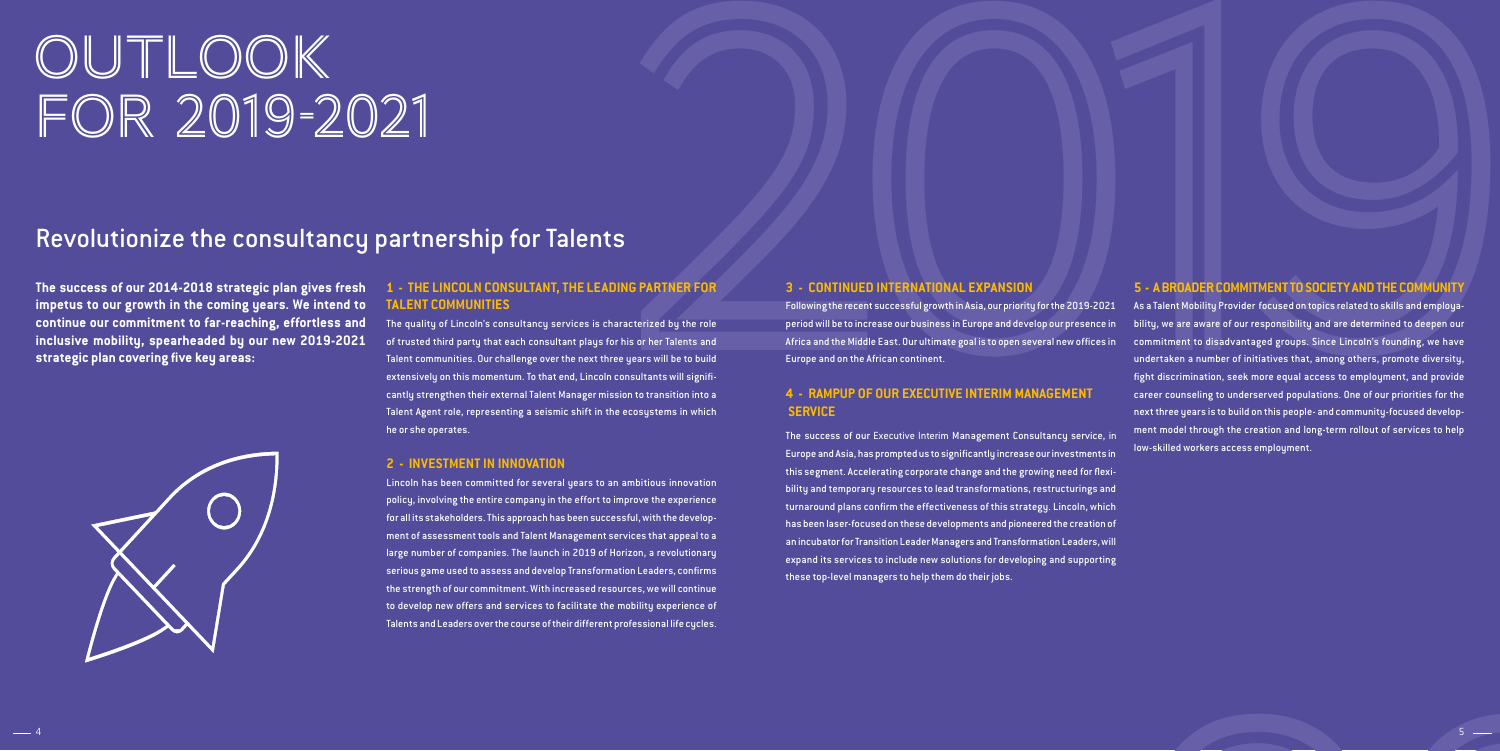# KEY FIGURES

# **Growth**

€15.7 M in revenue **+30%** growth in 2018 vs 2017



### **+84%**

growth in revenue outside France in 2018 vs 2017

# JR SOCIETAL COMMITMENTS



**456** trained and supported &

**213** assessment centers run **70** executive interime management

assignments

**Our business puts people first, which is why we aim to set the standard for social and environmental responsibility. Respect, communication, and a commitment to fighting discrimination and promoting diversity and equal access to employment are values that every one of our employees takes very seriously and that guide our actions throughout the year.**

#### **GENDER EQUALITY & DIVERSITY AT LINCOLN**

# **124** employees

**68%** women **32%** men **9** nationalities: 4 in Asia, 5 in Europe **29%** less than 30 years old **57%** 30-49 years old **14%** over 50 years old Executive Committee: **50%** women





2013 net revenue **7,7 M€** 

2015 net revenue **10.4 M€** 



Lincoln – Restructuring based on a multidisciplinary segment approach

— Lincoln Asia – Hong Kong – Executive Interim Management 2018

Merger with PeopleKey Consulting

**6 offices** and a foothold in 3 continents: Europe, Africa & Asia

 $\circled{1}$  Long-term trend

¤**4,4 M** in revenue outside France

**118 net revenue** WORKFORCE<br>15.7 M€

#### **SUPPORT FOR NON-PROFITS**

We have developed long-term relationships with several associations, for which our employees lead numerous support sessions:

- > Cheer Up, which helps young adults with cancer join the workforce.
- > At the Hélène Boucher High School in Tremblay in Seine Saint-Denis (France), where we help seniors and secondary school students from disadvantaged neighborhoods.

 $>$   $\lambda$  Compétence Egale, an association that we co-founded, and which has fought employment

discrimination since 2006.

### **INTERNAL INITIATIVES**

> Annual internal audit to monitor discrimination.

- > Regular satisfaction surveys of our Talents.
- > Actions to reduce our carbon footprint (development of video-conferencing systems,
- > Organized community action day in 2019.
- 
- 
- 
- digitization of our documents, use of recycled paper, etc.).
- 

2018 net revenue

2013 57 2015 70 2018 124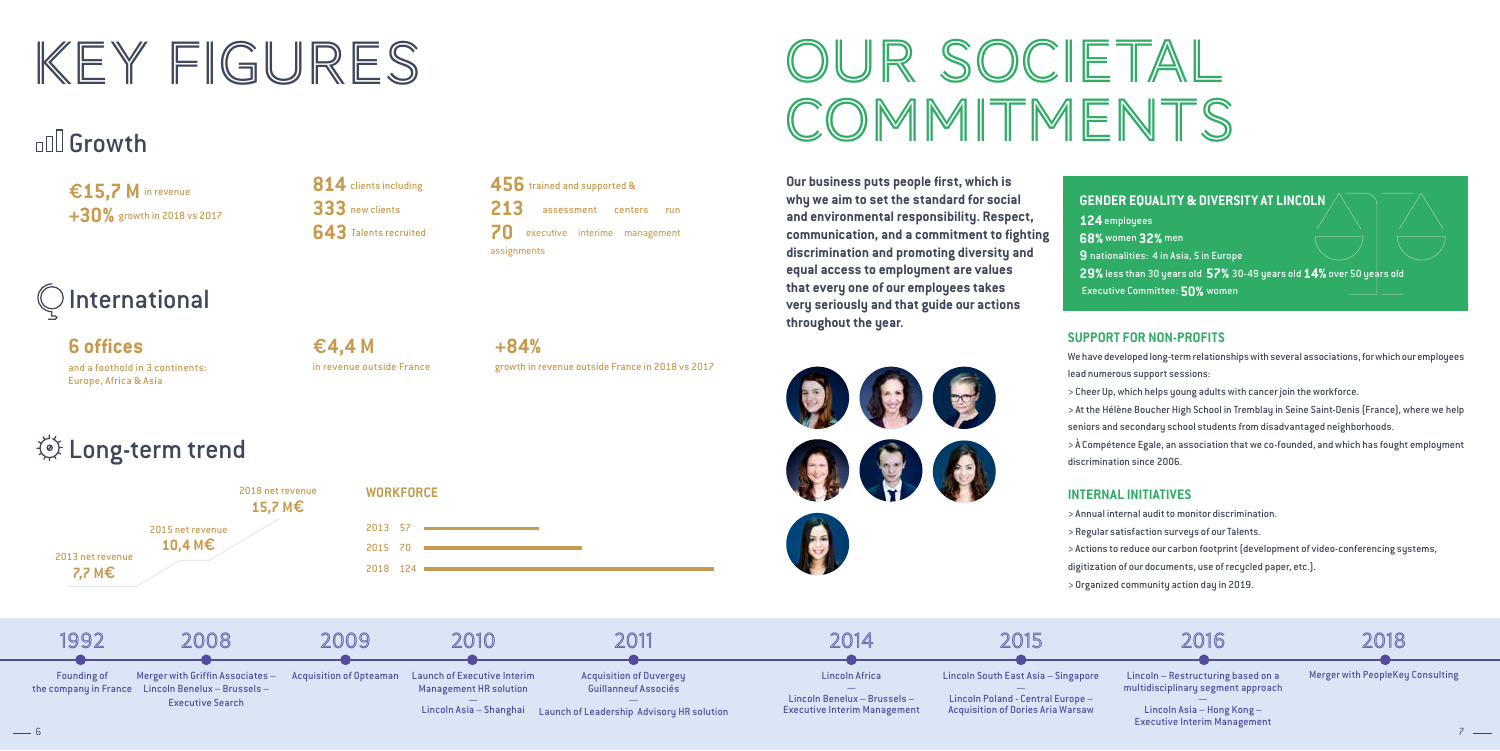# INNOVATION

**Initiatives at Lincoln to help Talents meet the challenges of organizations undergoing deep-seated transformations.**

### **1 - THE TALENT MANAGEMENT SURVEY**

How do companies take into account topics such as recruitment, integration, internal mobility and personal development, and do Talents view them as effective? At the end of 2018, Lincoln announced the first major international survey of Talent Management and how it is implemented at companies. This tool will provide food for thought to lead to a better understanding of Talent Management. The first results will be released in spring 2019.

### **2 - THE DIGITIZATION OF OUR BUSINESS**

The purpose of our digitization is to put people first in our business and give our consultants ways to access information more quickly, so they can spend more time advising and interacting with their Talents. It covers a number of areas: constant monitoring of deep learning tools to more quickly identify the best Talents and move past stereotypes, continuous optimization of our databases with the addition of new functionalities, and the development of new tools to assess and improve the mobility experience by creating platforms for communicating with our Talents.



### **3 - HORIZON, THE NEW TRANSFORMATION SUPPORT SOLUTION**

Our research and development team is always working to design new assessment and evaluation tools. After the success of the MCPH solutions, which are used primarily to evaluate behavioral skills and have been licensed by a number of organizations, we are pleased to announce the launch of Horizon, the first serious game that measures transformation leadership skills. It uses a completely new format to obtain a concrete and comprehensive assessment of all the technical and behavioral aspects associated with the challenges of the critically important issue of business transformation.

#### **4 - TRANSFORMATION LEADERS BY LINCOLN**

We are currently undergoing a paradigm shift in our society. A closed and predictable environment is giving way to a world that is unpredictable but also opens up new horizons. The challenging but essential role of transformation managers is to move beyond the idea of planning and develop a meaningful vision that unleashes energy and potential. That is why we have designated an international pool of top-level managers within our community of Talents as "Transformation Leaders by Lincoln": these are seasoned executives who have experience with the demands of transition assignments and are able to act quickly and confidently in both Europe and Asia.

9

MISSION

We are convinced that committed Talents who believe in their mobility are one of the strongest levers for organizations' long-term performance. By remaining at their side and providing innovative advice and services throughout their careers, we allow them to experience far-reaching, inclusive and effortless mobility, thereby promoting a more flexible, agile and resilient society.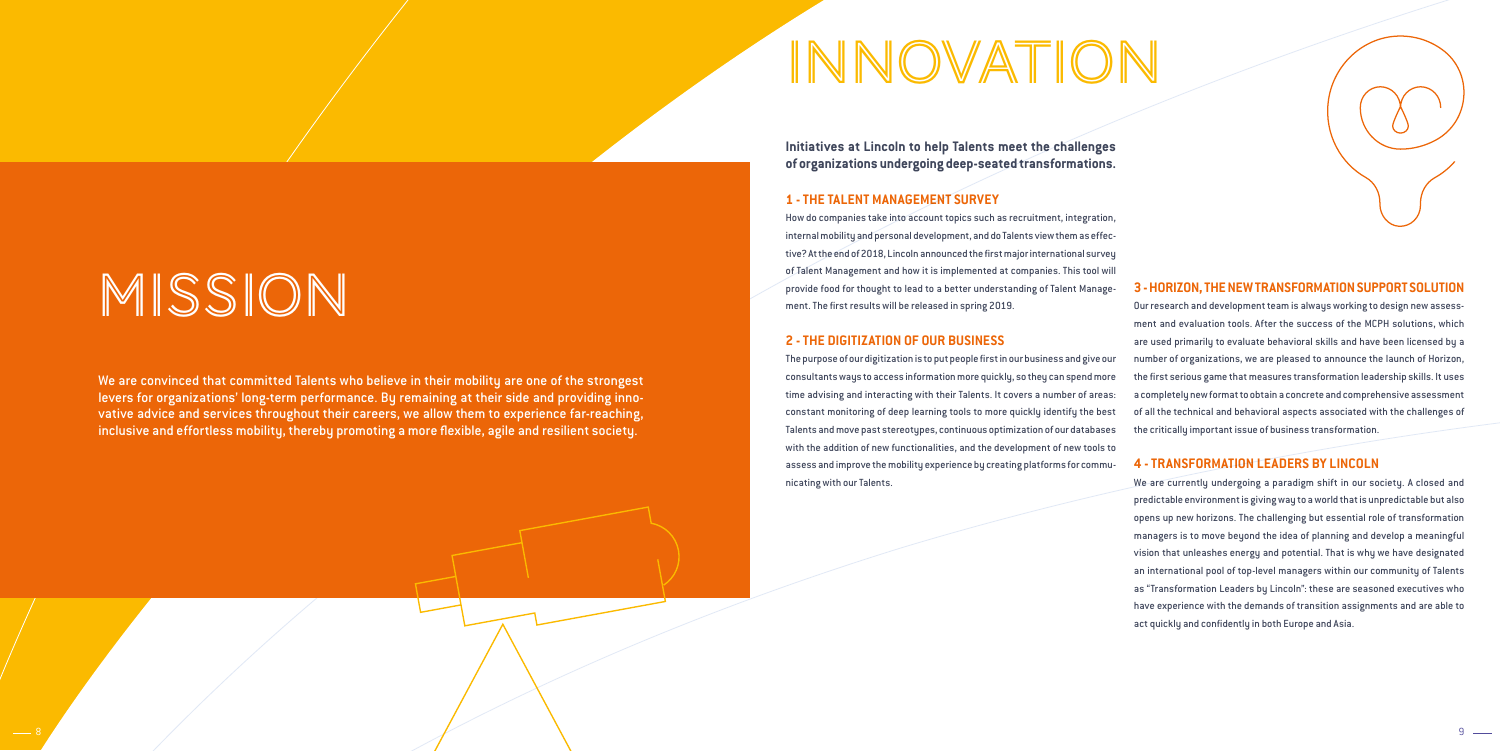# International

# Strong momentum, with a promising outlook for growth.

6 OFFICES  $\Box$  9 NATIONALITES  $\Box$  (...) 9 LANGUAGES SPOKEN ON A DAY-TO-DAY BASIS

> The excellent results at international groups that have continued to recruit in France.

**PARIS** Since its founding in 1992 in Paris, Lincoln has been one of the leading independent firms in Talent Management Consultancy in France and abroad. In France, with 53 consultants specializing in Executive Search, Executive Interim Management and Leadership Advisory, Lincoln supports Talents and Companies in their transformation and is active in all key sectors of the French economy. Although the social context has been affected by the end-of-year unrest, businessconditions remained highly favorable for Talent employment and generated tight demand for high value-added profiles. Lincoln France's revenue thusrosebymorethan 16% compared with 2017. **BRUSSELS** Lincoln's Brussels office had its strongest growth in 2018 since its establishment in 2008. Bringing together Dutch- and French-speaking consultants, in 2018 it carried out 57 Executive Search and Executive Interim Management assignments throughout Belgium, as well as in northern France and Luxembourg. In 2019, its new structure will welcome several new consultants to address Benelux's high potential for mobility. Business volumes are therefore expected to triple in three years. **WARSAW** Lincoln Aria, one of the most highly respected Polish firms in

positions or sectors facing shortages have been in high demand.

**C**ERI **O** Lincoln Offices

Business was driven mainly by: >●An increase in searches for Talents working in digital for mid-caps and SMEs, as the Technology sector is inherently innovative. >●A number of Transformation projects, which enabled Lincoln to fulfill its Talent ambassador role. Against the backdrop of this Talent war, Lincoln has seen an uptick in its Executive Search business: Talents and Future Leaders with 5-10 years of experience in the professional potential, interpersonal skills and expertise assessment field, had an excellent 2018, with over 200 Talents assessed and trained, 44 Talents recruited, and 20 Talents coached. The team works with both local companies and international groups and has a solid foothold in the retail, industrial, new technology and financial services sectors. It also has proven expertise in supporting Talent Management and organizations during mergers and acquisitions. With new offices in the heart of Warsaw's business district and two new consultants arriving in 2019, it is expected to benefit from the expansion of the Central European economy.

**ERI INTERNATIONAL** We are increasingly supporting our business clients and Talents across wider geographies. Thanks to our ERI International partner network, of which we have been a founding member since 2007 and which brings together independent firms that share common values and work processes, we can provide the same high-quality service and customization in over 35 countries.

### Africa/Middle East **OUR INTERNATIONAL EXPANSION PRIORITY FOR THE NEXT**

## **FOUR YEARS.**

We have been active in the MENA (Middle East and North Africa) region since 2014, and have expanded our foothold to all of sub-Saharan Africa and South Africa in the last two years. In that time, we carried out more than 60 Executive Search assignments. Although economic circumstances vary widely from one country to the next, the Africa and Middle East region has shown robust momentum overall. Based on its potential, we plan to open an office in West Africa in 2020 and expect to triple our assignments in the coming years.

#### **AN INCREASINGLY DIVERSIFIED BUSINESS**

We consult for international groups and an increasing number of mediumsized African groups that are expanding into several countries. Our work mainly consists of finding experienced Talents and Leaders for management positions (in top management, operations, finance, sales, etc.) in the sectors in which the Lincoln Group specializes. Starting in 2019, we will therefore restructure our team into six separate sector practices: Mining, Oil & Gas, FMCG, Industry, Banks & Financial Institutions.

### **Europe**

### Asia **BUSINESS DOUBLED IN 2018**

### We grew by a record 130% in the Asia region in 2018 on the back of vigorous organic growth and the successful integration of the Singapore Executive Search firm, PeopleKey Consulting. Through our offices in Shanghai, Hong Kong and Singapore, our 44 Talents have worked in all the Lincoln Group's sector verticals, in both Greater China and the Southeast Asian countries (ASEAN). PeopleKey Consulting's contribution significantly strengthens our presence in four industrial segments: Chemicals and Agri-foods, Automotive and High Tech, Energy and Infrastructure, and Life Sciences.

#### **SIGNIFICANT SOURCES OF GROWTH**

The technological and industrial innovation objectives of the Made in China 2025 plan, the deregulation process initiated by China, and the momentum in multiple ASEAN countries (Singapore, Indonesia, Malaysia, Myanmar, Thailand, Vietnam) all suggest our business could grow by over 10% in 2019. These expectations could be hampered by a slowdown in certain business sectors, such as Automotive in China, as well as by the impact of possible geopolitical tensions. To continue to grow, we are strengthening the regional dimension of all our sector segments. Starting in early 2019, we are rolling out a new Professional Services & Education practice as we have received numerous inquiries in these areas.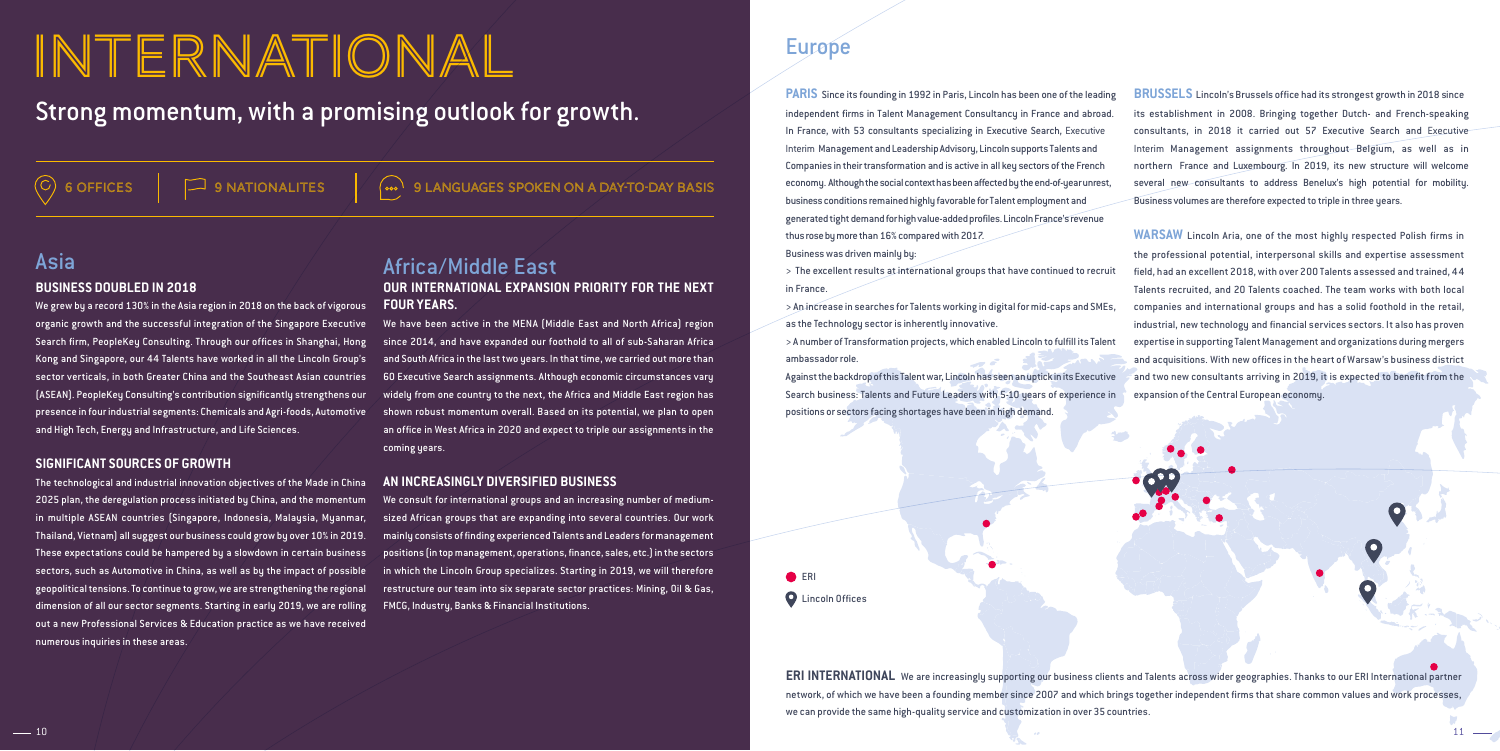# OUR SERVICES



# Closely supporting Talents, Managers and Leaders in their professional challenges.

We have completely revamped our Talent Management Consultancy and have brought our Executive Search, Executive Interim Management and Leadership Advisory business lines together in specialized sector teams. With its emphasis on providing  $tan$  argeted and customized support, this structure enables us to offer solutions that best meet the business-re-lated challenges and issues facing each professional community. It also offers excellent potential for mutually beneficial synergies between us, the Talents we support and our partner companies.





**EXECUTIVE SEARCH EXECUTIVE INTERIM MANAGEMENT ASSESSMENT LEADERSHIP DEVELOPMENT & COACHING CAREER TRANSITION**



| I | and the state of the state of the state of the state of the state of the state of the state of the state of th |
|---|----------------------------------------------------------------------------------------------------------------|
|   |                                                                                                                |

**Industry** 

Technology, Digital & Innovation Consumer Consumer & Services



Financial Services, Private Equity









Professional Services & Education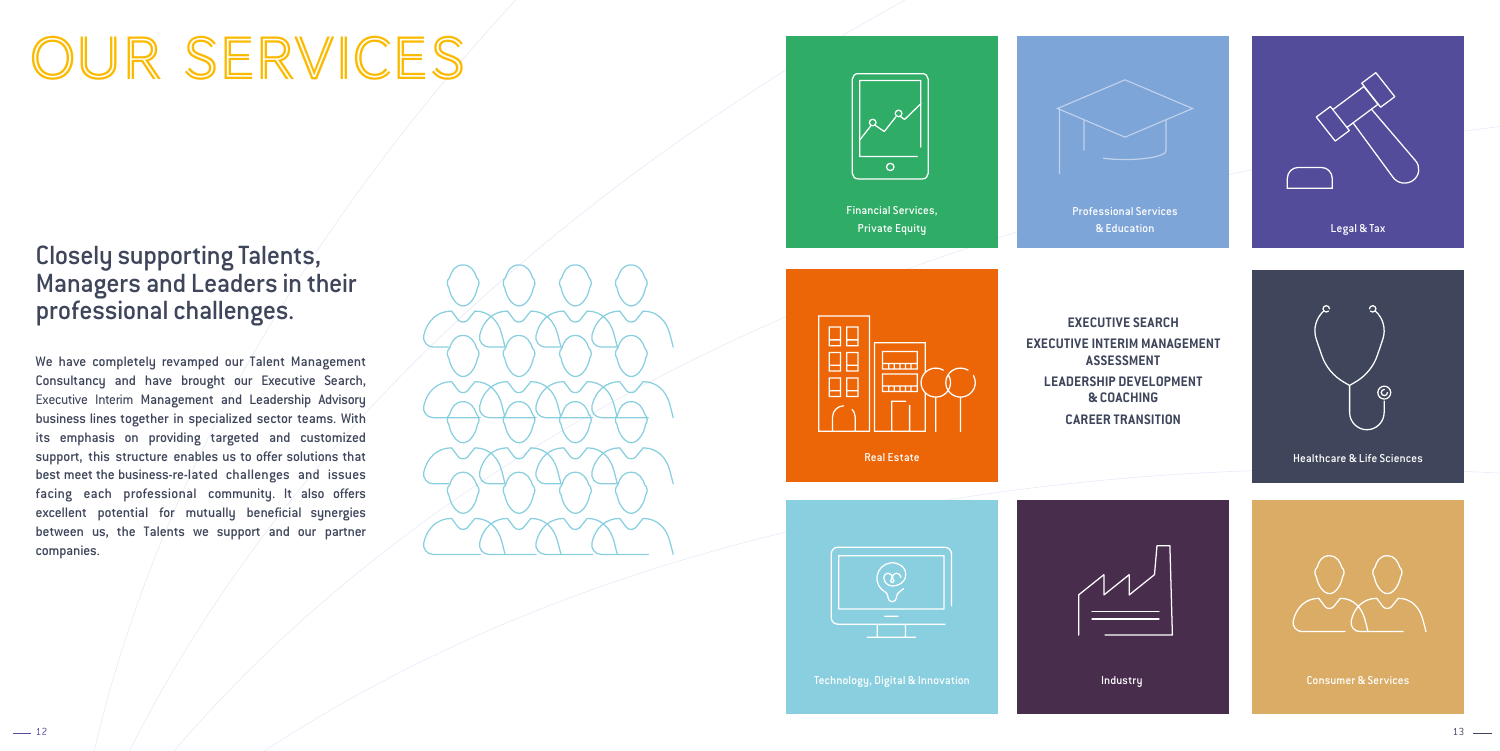**in all our business lines and all our geographies 24% REVENUE GROWTH**

# Corporate Finance

### **A BUSINESS THAT IS STILL HIGHLY DYNAMIC, IN BOTH EUROPE AND ASIA**

With 23 consultants around the world, our Finance division continues to grow strongly:

> Emergence of the "CFO 2.0," a profile able to meet the transformation challenges and for which a careful assessment of soft skills is a **priority** 

> 223 Executive Search assignments completed in Europe and Asia. >Strong demand in Executive Interim Management, where our pool of top-level managers is highly sought after to manage transfor-mation challenges.

#### **TRENDS**

> High demand in Executive Interim Management for finance and accounting departments, where our finance managers are highly sought after to manage transformation projects.

> A large number of positions created in finance departments, with stiff competition to attract Talents with a solid first experience. > An acceleration in demand in financial consulting (mergers and acquisitions, transformation/optimization of the finance function). > Tight demand for a number of positions: super-expert profiles (finance IT, ERP, SAP), technical professions (accounting, consolidation, accounting standards), data analysts, industrial management control, compliance, etc.

> A significant increase in compensation, owing to strong overall demand in the sector.

# Private equity

### **IN 2018, THERE WAS TRACTION IN OUR THREE BUSINESS LINES:**

Executive Search, Executive Interim Management and Leadership Advisory. Our teams, which work with small- and mid-cap funds and family offices, are increasingly in demand:

> We were engaged by three new large-scale funds this year. > Numerous requests for both investment teams and holdings, with top management, finance, sales and marketing positions. > Our transition managers and our team of dedicated consultants, with experience in funds' performance and reporting requirements, supported several companies involved in LBOs. > Our business has become increasingly international, with more searches for international teams and a growing interest in our presence in China through holdings (searches for CFOs, operations management and industrial management).

# FINANCE FINANCIAL SERVICES

# Banking

At a time of stricter regulation and Brexit-related changes, our banking sector business saw buoyant growth in 2018:

- > Key banking players requested our services.
- > Four new consultants joined our teams.
- > A number of assignments related to creating jobs to repatriate banking activities from London to Paris.
- > High demand for the regulatory aspects of risk and for risk management.

### **Insurance**

Insurance, a lucrative sector where our success relies on high client retention, continued its transformation with:

> A 40% increase in the number of assignments, nine new clients and the arrival of one new consultant.

> Significant demand in areas related to transformation and technological innovation, with a commitment to finding out-of-the-box Talents and Leaders from other business sectors.

> Many assignments still related to replacing the baby boom generation in management positions.

> An increasingly international aspect to our assignments; we have been tasked with filling positions based in different geographies and often covering several countries.

# Asset and Wealth Management

Our asset management business rose sharply, with revenue up 182%, due in particular to:

- > A number of new client wins.
- > A number of assignments to fill positions on executive committees.

> An asset management sector driven by real estate, with record investments leading to a sharp increase in recruitment needs in the fund management professions.

### **133 ASSIGNMENTS OF WHICH 19 IN TALENT MANAGEMENT**

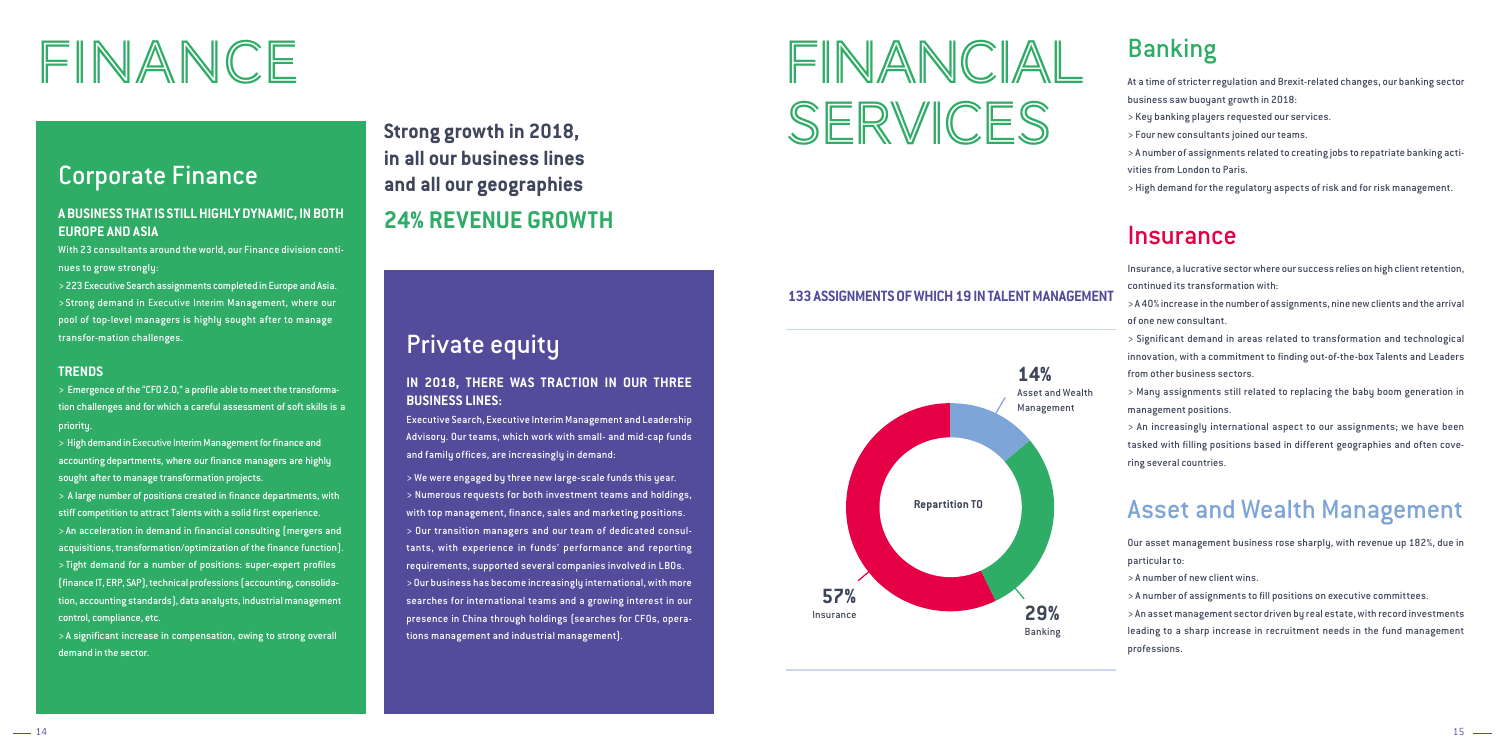# INDUSTRy

#### **THE CUSTOMER EXPERIENCE AT THE CORE OF THE SECTOR TRANS-FORMATION**

This still very dynamic market continues to be driven by new forms of customer experience centered around a multichannel strategy, data management and digital developments related to interactivity. Our seven consultants, who are experts in these subjects, completed over 100 assignments in 2018 covering, among others:

> Support for transformation and organizational optimization projects, thanks to knowledge of the ecosystems and extensive expertise in assessing soft skills.

> Increased searches for Talents for positions with a European dimension, particularly in the consumer goods sector.

> The digital transformation and business/retail optimization, for which the pool of top-level managers in our Executive Interim Management division is in high demand.

>The response to the challenges of growth, transformation and development through our Executive Interim business,which offers immediately operational customized solutions.

Our team of nine consultants, specializing in technological, digital and transformation challenges, had a very busy year. In 2018, it:

> Enjoyed the trust of our long-standing clients (banking & insurance, luxury goods, retail, transport, industry), whom we support through their organizational transformations and technological developments.

> Gained a number of new clients and significantly expanded our partnerships with tech players and start-ups, which this year accounted for nearly half of our assignments. > Benefited from continued brisk demand for Talents with the ability to transform and support change, profiles where competition is stiff and the reputation of our evaluation methods and assessment tools plays a key role.

# CONSUMER & RETAIL

#### **STRONG TRACTION, IN FRANCE AND ABROAD**

With the arrival of three new consultants in France and the integration in Asia of the PeopleKey Consulting firm, focused exclusively on the industrial sectors, our business increased sharply in 2018.

# TECHNOLOGy, DIGITAL & INNOVATION

Advanced Industrial Technology sectors rely on transformation, innovation and operational efficiencies to maintain their competitive edge. There is mounting pressure to expand globally amidst volatile economic situations, requiring leaders with sharp instincts, strategic foresight and a global perspective to get the job done.

Emerging markets as well show much promise.

Successful executives in these sectors know the importance of fine-tuning corporate strategies and response to changing market demands. With a firm grasp of these industry demands, our team has delivered a cadre of elite candidates across the fields of Industrial Automation, Semiconductors, Electronics, Advanced Manufacturing, Precision Engineering, Logistics and Supply Chain Management, particularly covering world leading organizations with focus on design, manufacturing, marketing and sales, technical service and distribution of devices, products, equipment, systems that satisfy technically demanding applications.

The Chemical & Agricultural industry as a whole enables the "world of things" where the environment we live in are largely influenced by which. Talents across the whole value chain of chemical products from the upstream naphtha derivatives down to specialty or commodity resins & additives and semi-finished compounded products face a highly competitive arena to ensure business continuity. Similarly, with many countries in Asia relying heavily on Agriculture as a large propelling force behind their economies, parallel domains in the likes of food and animal sciences, agrochemical, ingredients, etc. are all closely knitted and experiencing significant market movement & growth.





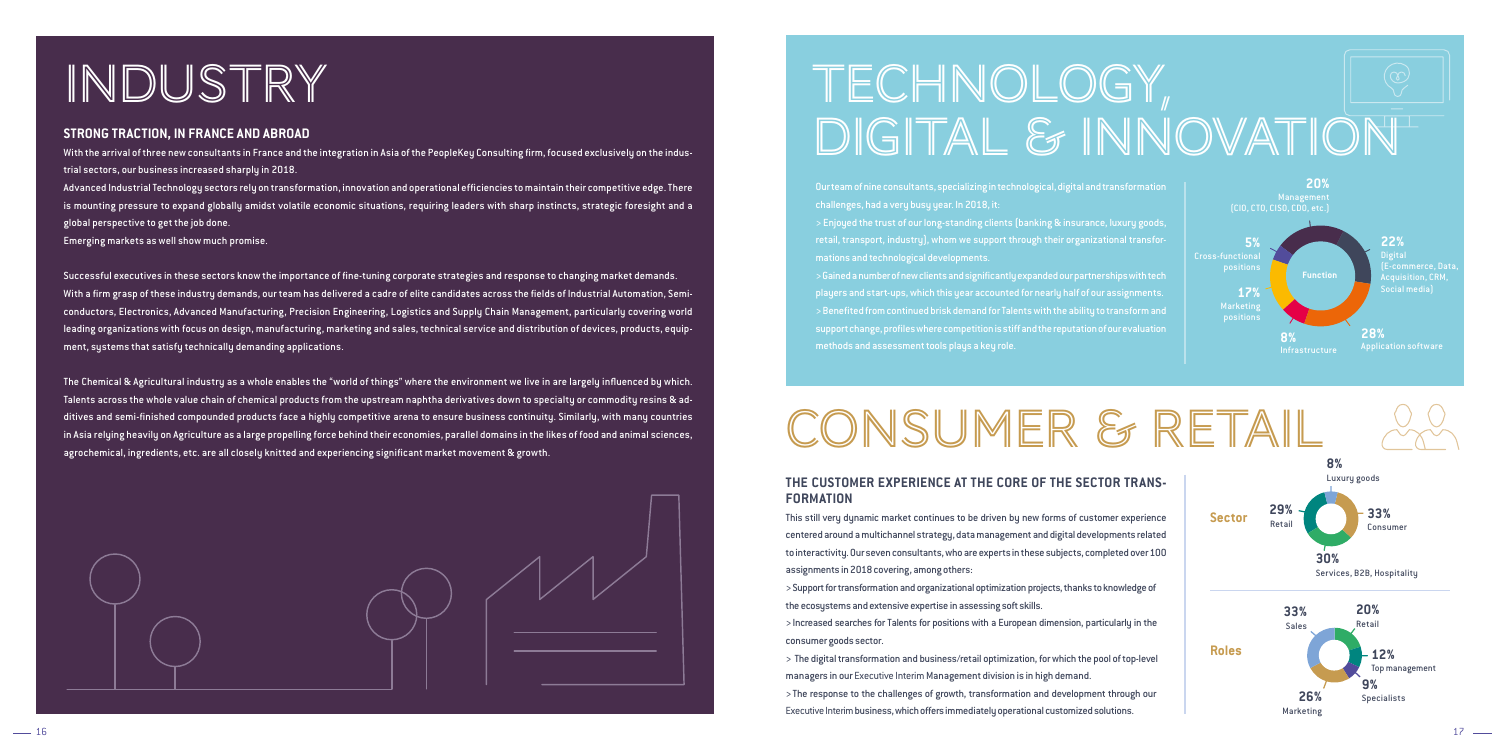# LEGAL & TAX

# REAL ESTATE



#### **A TOTAL OF 23 ASSIGNMENTS IN 2018 AND GOOD DYNAMICS ACROSS EUROPE**

Real Estate continues to grow in both France and Europe, across increasingly diverse types of assets and themes. This trend is coming up against a shortage of Talents, creating tight demand. By the same logic, our team therefore expects to expand beyond Executive Search over the next two years, with a greater need for Executive Interim Management and Leadership Advisory. In 2018, it was active in:

> The Real Estate asset management professions; demand is tight in this sector, particularly in the asset and fund management professions.

- > Real Estate development, where Talents with some initial experience in building programs and/or general contracting are in high demand.
- > User consultancy, with respect to transactions, organization and real estate strategy but also in development, workplace and change management.

With the arrival of a new consultant and an increasing number of assignments, our Healthcare team continues to thrive. It has long had a strong foothold among pharmaceutical laboratories and biotech and medical device companies, and has now grown significantly in dermocosmetics and Phutotherapy. Its business was characterized by:

Recruitment volumes in these businesses are expected, in principle, to increase further in 2019.

#### **OUR ASSIGNMENTS DOUBLED IN 2018**

Against the background of significant developments on the regulatory and compliance fronts, our teams specializing in legal and tax areas saw a sharp rise in their business this year, in particular with:

# PROFESSIONAL SERVICES & EDUCATION

> Numerous assignments related to the implementation of personal data protection policies in our various geographies, at companies such as law firms, for positions that often required both legal and IT skills.

- > Very sharp growth in inquiries from the technology and start-up/scale-up sector.
- > The increasing internationalization of the positions offered, and the profiles sought.
- > An increase in requests from corporates which exceeded requests from law firms for the first time.

# HEALTHCARE & LIFE SCIENCES

#### **GROWTH DRIVEN BY PHARMACEUTICAL LABORATORIES AND BIOTECHS**

- > High demand in Marketing, with more than 10 Talents recruited in France.
- > The search for specialized profiles within the Biotech sector (production, research, analytical development, quality control, etc.).
- > Consultancy assignments for companies that would like to grow in the Healthcare sector, such as real estate players.
- > Growth in international and assessment assignments.

Education has become a global business, with enormous growth challenges in Asia and Africa in particular. The technological transformation is producing new leaders who are transforming the entire sector by creating a lot of added value for each stakeholder. Our Professional Services & Education practice supports universities, schools, educational content publishers and EdTech in their search for new Talent.